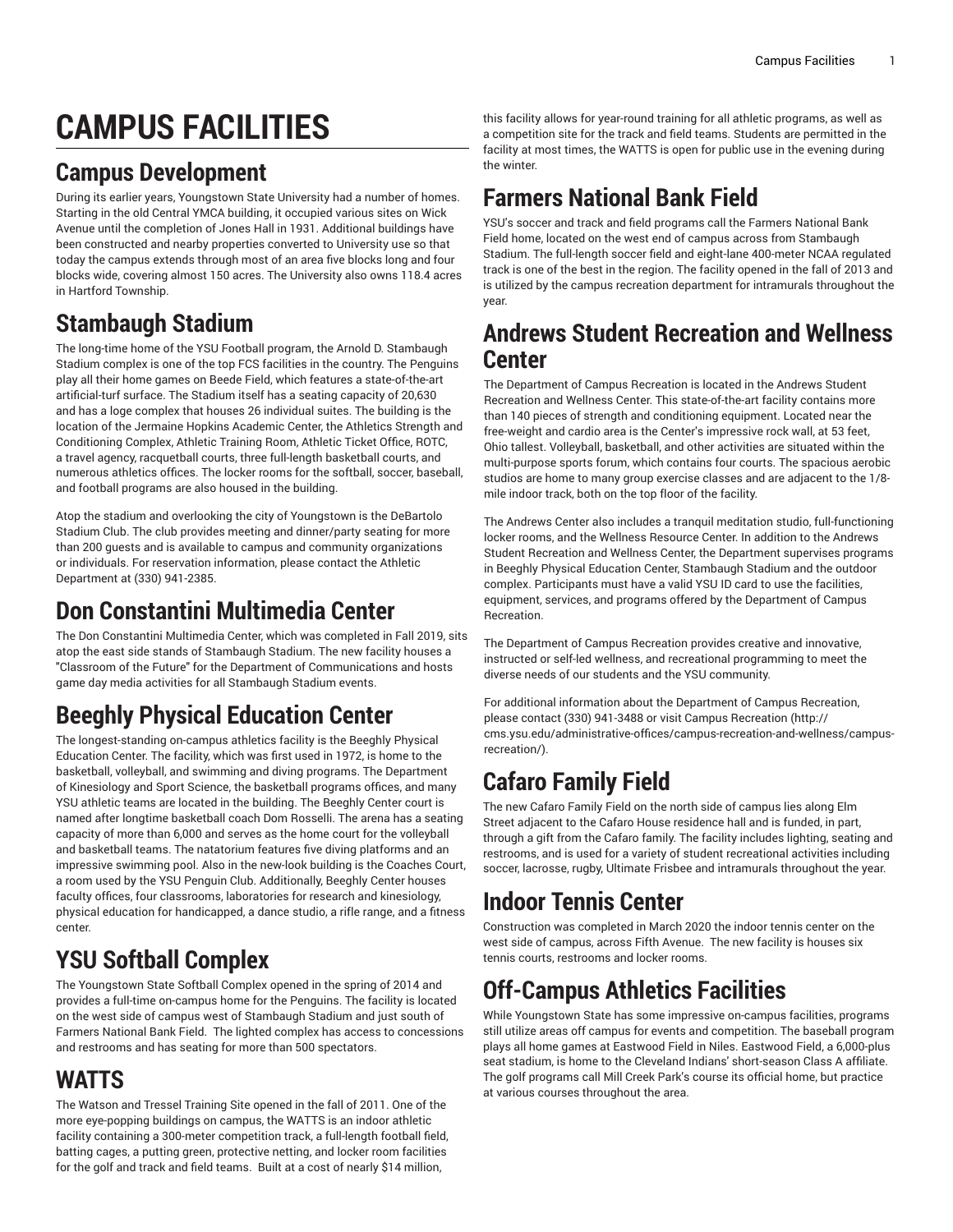### **Beeghly Hall**

The four-story, 96,600-square-foot Beeghly Hall opened in the fall of 1998 to serve as the College of Education building.

On the main floor are the main north/south entrance and access, dean's suite, Wilcox Curriculum Resource Center, Child Study Center, and the 400-seat multipurpose and multi-media Mckay Auditorium.

The Beeghly Hall houses:

- Teacher Education
- Counseling School Psychology, & Educational Leadership
- Center for Human Service Development
- Transition Opportunities in Post-Secondary Settings (TOPS)
- Project Pass
- Community Counseling Clinic

#### **Bliss Hall**

Housing the Cliffe College of Creative Arts and Communication, Bliss Hall, which was completed in 1977, was named in memory of William E. Bliss, a prominent area industrialist. Its facilities include:

- Judith Rae Solomon Gallery
- Student work space/art gallery
- Conference and seminar rooms

#### **DEPARTMENT OF ART**

- Photography computer lab with large format printers
- Photography studio lab with black and white enlargers
- Printmaking studio with large format lithography, etching/relief, and screen printing presses
- Fully equipped drawing, printmaking, sculpture and painting studios
- Art Education studio lab with SMART board technology
- 20 station Mac-based digital media computer labs (2) with 3d printers
- 20 station Mac-based graphic design computer labs (2)
- Ceramics studios with gas, electric, raku, and salt kilns, throwing wheels, and hand building stations
- Woodworking studio lab with large stationary equipment
- Dedicated workspace with large 48-inch laser cutter
- Metals fabrication lab with welding and metal working equipment
- Casting foundry with induction furnaces for ferrous and non-ferrous metals and 2-ton overhead bridge crane
- Exterior 3000 square foot work area with one-ton jib crane
- Approximately 21,000 square feet of professional and student experimental gallery spaces
- Individual graduate student studio spaces
- 16 art faculty offices

#### **DEPARTMENT OF COMMUNICATION**

- Full HD television studio
	- 800 sq-foot production floor
	- State-of-the-art LED light grid with ETC ColorSource lighting console
	- 4 JVC HD studio cam (2 on Vinten Osprey Elite pedestals, 1 on jib, 1 handheld)
	- Control room with NewTek 860 Tricaster, Allen & Heath QU-32 Digital audio console and LiveTex graphics work station
- Video editing suite (5 bays)
	- Full Adobe Creative Cloud Suite with Premier
	- 3 sound-proof editing booths
- Mobile Media Units
- 8 channel Mackie mixers
- Broadcast headsets
- H6 Zoom recorders
- Full Audio Theatre Production System
	- 16 channel Mackie mixer
	- Rode cardioid condenser microphones
	- Shure SM58 microphones

#### **DANA SCHOOL OF MUSIC**

- 248-seat Bliss Recital Hall with a Schlicker performance organ
- 80 accoustically controlled music practice rooms equipped with Steinway studio or grand pianos
- Two organ practice rooms with Flentrop practice organs
- 30 faculty office-studios that may be utilized for music instruction
- Multiple music ensemble rehearsal facilitites
- Dana Recording Studio features a
	- .12 core Intel Mac tower running Avid Pro-Tools 11, MOTU Digital Performer 7.24, and Apple Logic DAWs software
	- Universal Audio Apollo interfaces and a Tascam DM4800 fully automated mix surface
	- Outboard Kurzweil and Roland keyboards, controllers, and synths
	- Reason 7 and the Native Instruments Komplete 10 software package
	- Shure Large Diaphragm Condenser mics, Audio Technica SDC mics, Shure Beta 58s and 57s, and a matched pair of Cascade Fathead II ribbon microphones
	- Genelec 1031 monitoring system with 7050b Sub

#### **DEPARTMENT OF THEATRE & DANCE**

- Ford Theatre, 400 seat proscenium stage
- Spotlight Arena Theatre, an experimental theatre with flexible seating for up to 250
- Costumer design studio
- Scenic design and construction studio equipped with advanced scenic technology
- Lab theatre/rehearsal studio
- Theatre design studio
- Film screening room
- Makeup and dressing rooms
- Green room
- Box office
- Front-of-house facilities
- Video editing and production suite

#### *Cushwa Hall*

Opened in 1976, this structure houses the Bitonte College of Health and Human Services, as well as the Peace Officer Training Academy, Janitorial Services and Recycling, and the Office of Environmental Occupational Health & Safety (EOHS). One of the largest buildings on campus, it contains 28 classrooms, 40 laboratories, 172 offices, and two lecture halls. In summer of 2013, the building underwent a \$2.2 million renovation. Various medical artifacts from the Rose Melnick Medical Museum are currently displayed throughout Cushwa Hall as well.

#### **DeBartolo Hall**

First occupied in 1977, DeBartolo Hall, home to the College of Liberal Arts, Social Sciences & Education, houses:

- Department of Economics
- Department of Philosophy & Religious Studies
- Department of Political & International Relations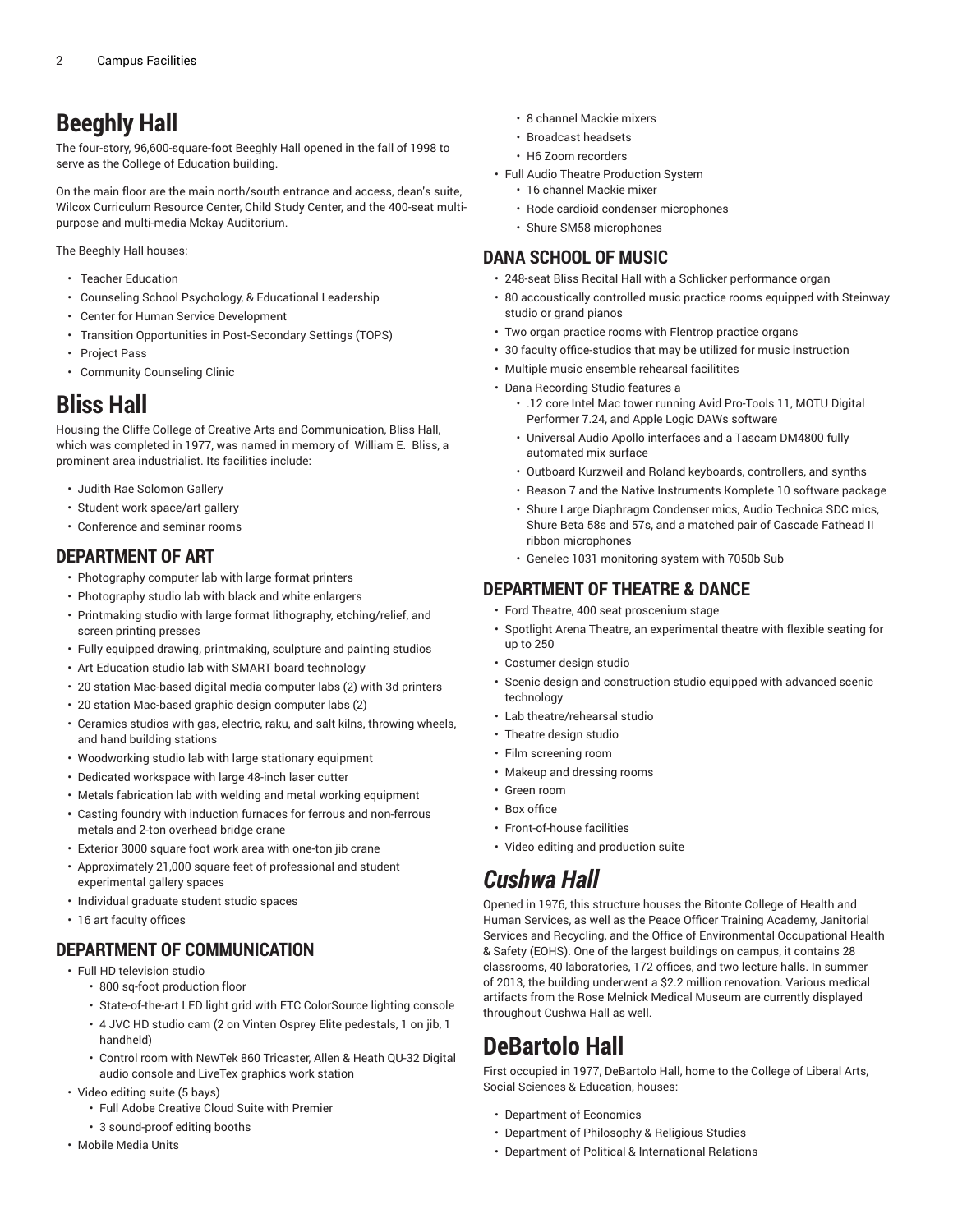- Department of Psychology
- Department of Sociology, Anthropology, Gerontology
- Department of History
- Department of World Languages and Cultures
- English & Poetry Center
- Islamic Studies
- Africana Studies
- American Studies
- Gender Studies/Women Studies
- Peace and Conflict Studies
- Dr. James Daze Ethics Center/Rigelhaupt Pre-Law Center
- Center for Judaic & Holocaust Studies.

In this six-story structure are more than 172 offices for faculty and staff, five student lounges and study areas, 15 classrooms, 13 laboratories, a computer terminal room, a 200-seat lecture hall, and special varied laboratories for the Department of Psychology. Building renovations took place in the summers of 2013 and 2014.

#### **Fedor Hall**

Fedor Hall is located on the west side of Elm Street. It was constructed in 1949 and purchased from the Youngstown Board of Education in September 1965. A major renovation should be completed by Fall of 2020, which houses Wee Care Day Care Center and the Rich Center for Autism.

#### **Historic Buildings**

Listed in the National Register of Historic Places in recognition of their representing important eras in Youngstown's development, these two buildings are in the Wick Avenue Historical District. Renovation efforts were dedicated to maintaining the visual, architectural and physical character of these structures while recognizing, identifying, and preserving their heritage.

# **Fok Hall**

The Honors College is housed in the oldest building on campus, built in 1893 and originally the home of the Myron Israel Arms Family. It is located on the corner of Wick Avenue and University Plaza.

#### **Coffelt Hall**

This two-story brick building, located on the north side of University Plaza, was constructed in 1933 and renovated in 2010 to house the College of Graduate **Studies** 

#### **Jones Hall**

One of the oldest buildings on the present campus is Howard W. Jones Hall, a limestone structure of conventional Tudor style on the northwest corner of Wick and Lincoln avenues. Built in 1931 and long the institution's "main building," it was renamed in 1967 to honor the man whose energy and acumen, during his 36 years as president, brought an embryonic college to membership in the state university system.

The structure was enlarged in 1949 by the addition of the C.J. Strouss Memorial Auditorium, named for the then president of the Strouss-Hirshberg Company, a friend and trustee of the University. In 1978 the interior was completely remodeled to accommodate administrative offices. Jones Hall currently houses the Division of Student Success, Payroll, Controller's Office, International Programs, Multicultural Affairs, Upward Bound/Scope/Academic Achievers, Procurement Services. Accounts Payable/Purchasing, Associate Provost Student Success, and division of Academic Affairs.

### **Kilcawley Center**

Since its opening in April 1974,#Kilcawley#Center has served as the heart of campus.#This not only refers to its central location on campus, but also to the many services, conveniences, programs, and amenities it provides to the University community.#The Center's casual atmosphere, comfortable lounges, and attractive dining areas focus on making free-time activity an integral part of a YSU education.#Through cultural, social, and recreational programming,Kilcawley#Center provides for rich and diverse experiences for YSU students.#VisitKilcawley Center#for details on services, hours of operation, staff directory, and the daily calendar of events.

Offered in Kilcawley Center:

- Accessibility Services
- ATM banking
- Catering Services
- Conference Services (with sixteen seminar rooms and a large multipurpose room)
- Graphic Services
- Penguin Pantry
- Penguin Xing (YSU IDs [Y Card], information center, lost & found, campus locker rentals, and meal plans
- Recreation and Lounge Space
- Resch Academic Success Center
- Rookery Radio
- Student Activities
- Student Counseling Services
- Student Government
- Student Media

#### **Dining on Campus**

Kilcawley#Center offers diverse choices in dining including YSU Wendy's, Jamba Juice, KC Food Court, Dunkin', Hissho Sushi, and Pete's Treats (convenience store). VisitDine#On#Campus#to learn more about dining, catering, and meal plans.

#### *Lincoln Building*

The Lincoln Building houses the Department of Mathematics and Statistics, the Math Assistance Center, the Office of Distance Education and the Office of College Access & Transition, as well as 14 classrooms and 3 laboratories, and 82 faculty and staff offices.

#### **Maag Library**

The University's six-story William F. Maag, Jr., Library, completed in 1976, provides an attractive and comfortable environment for study and research. A member of the Online Computer Library Center (OCLC), Maag Library provides reference and inter-library loan services, CD-ROM as well as online database searching, access to government documents, and other services necessary to the needs of the University community. The University Archives are housed on the fifth floor, and the Tech Desk is located on the fourth floor. The lower level of Maag houses the Writing Center, Testing and the English Language Institute.

### **Melnick Hall**

Located on Wick Avenue, the YSU Foundation, WYSU-FM, and the Office of Research, External Affairs, Government Relations and Economic Development are housed in Melnick.

#### **Meshel Hall**

Meshel Hall, dedicated January 1986, houses expanded facilities for academic and administrative computer use that broaden Youngstown State University's educational programs. The state-of-the-art center is for instruction, research and application in advanced computer technology that serves the entire University community.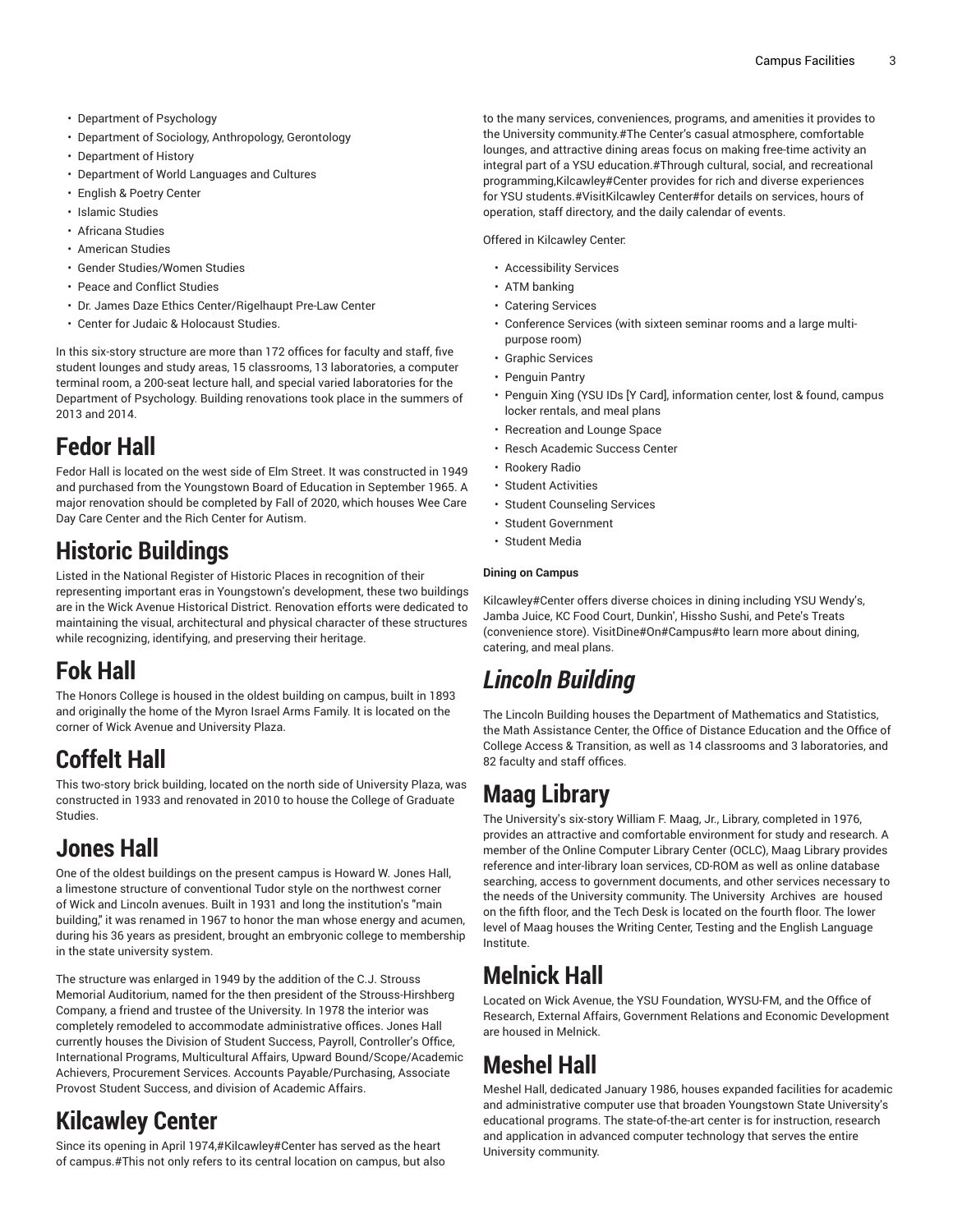The four-story steel, concrete, stone and glass structure contains 90,100 square feet of space and is located to the west of the Wick Avenue Parking Deck with its main access and entry by the Stavich Family Bridge over Wick Avenue. The building contains 5 classrooms, 13 specialized computerized laboratories, and 89 faculty & staff offices. The Office of University Bursar, the Office of Financial Aid and Scholarships, the Office of the Registrar, the Penguin Service Center, and the Office of Records are located on the second floor.

The first floor of Meshel Hall was recently renovated to include digital speech capture labs, team innovation lab, media production labs, public speech tutoring center, and a state-of-the-art, 50-Seat multimedia communication classroom.

The Department of Computer and Information Systems is located on the third floor. The majority of the fourth floor houses the University's main computer facilities and Computer Center staff.

#### **John J. McDonough Museum of Art**

The McDonough Museum of Art, founded in 1991, is the University Art Museum for YSU and the Valley's premier Center for Contemporary Art. Housed in a twenty thousand square foot facility designed by internationally known architects Gwathmey Siegel & Associates, the Museum stands as a testament to High Modernist design. The Museum features changing exhibitions, installations, performances and lectures by regional, national and international artists, and also functions as public outreach for the Cliffe College of Creative Arts and Communication and the Department of Art, exhibiting work by students, faculty and alumni. In addition, the Museum offers free lectures, performances and programs organized in collaboration with varying departments on campus and the community at large.

#### **Moser Hall**

Moser Hall, a five-level structure completed in 1967, houses the College of Science, Technology, Engineering, and Mathematics. In addition to 71 research and scheduled laboratories, 8 classrooms, 2 research and development rooms, 7 conference rooms, and 76 offices, it contains the 200-seat state-of-the-art Schwebel Auditorium. A \$6,873,000 renovation project was completed in fall 1996. Moser Hall also houses the Clarence R. Smith Mineral Museum.

#### **Phelps Building**

The Phelps Building, located on the corner of Lincoln Avenue and Phelps Street on campus, houses the Department of Geography, and Institutional Research and Analytics.

#### **Service Buildings**

The buildings at various locations on campus that house specific services include:

#### **SALATA COMPLEX**

Salata Complex, located on Rayen and Wood Streets, houses University planning and construction, maintenance, administration staff, Grounds Department staff and equipment, Central Receiving, Key Control, Motor Pool, various repair shops, Printing Services, and Mail Room.

#### **CENTRAL UTILITY PLANT**

The Central Utility Plant is located south of the new WATTS Center on the north side of campus and produces steam and chilled water for University needs that is distributed through a system of underground tunnels and directburial utility lines.

#### **Smith Hall**

Parking Services has been moved to this new location at 275 Fifth Avenue (southeast corner of Rayen and Fifth Avenues).

### **Sweeney Hall**

Sweeney Hall--formerly Dana Hall--a classic one-story building located at the corner of Bryson Street and University Plaza, was constructed in 1908. The building houses the Sweeney Welcome Center and the Office of Admissions.

### **Tod Hall**

The University's main administrative offices are in Tod Hall, a former library building built in 1952 and thoroughly renovated in 1978. These offices include:

- Office of the President
- Office of the Provost
- Office of the Vice President for Finance and Business Operations
- Office of the General Counsel
- Division of University Relations
- Alumni and Events Operations
- Marketing and Communications
- Human Resources
- Office of Equal Opportunity and Policy Development
- ASECU Credit Union
- YSU Board of Trustees' meeting room

#### **Veterans Resource Center**

#### Veterans Resource Center

The Carl A. Nunziato Veterans Resource Center, located at 633 Wick Avenue, houses the Office of Veterans Affairs (OVA) which serves as a central location to discuss issues, questions, or concerns current and prospective military and veteran students may have regarding their enrollment, various DOD, VA, Federal and State funding options and academic success.

The Veterans Resource Center (VRC) is a 6,000 square foot, fully handicap accessible facility that is the first of its kind at any university in Ohio. The VRC features lounge space, a computer lab, meeting rooms, a community/class room, kitchenette, and much more. The VRC is open to all student veterans, currently serving military members, and military dependents who are using veteran's education benefits.

Students and all interested parties can contact the OVA by visiting ourOVA#website or emailing us atveterans@ysu.edu. Individual person-to-person meetings are available and encouraged.

#### **Ward Beecher Hall**

This building houses the departments of Biology, Chemistry, and Physics and Astronomy. The five-story original unit was constructed in 1958, a major addition was built in 1967, and a small addition comprising chemical storerooms was completed in 1997. It was built with funds contributed by Mahoning Valley Industries and area industrialist Ward Beecher. Presently the building contains 26 laboratories, including a planetarium and a greenhouse, 8 classrooms, 71 academic offices, 56 faculty-research rooms, and a conferenceseminar room.

#### **Williamson Hall**

Opened in fall 2010, Williamson Hall houses the Williamson College of Business Administration offices, including:

- Office of the Dean
- Center for Student Services and the Professional Practice Program
- MBA program
- Lariccia School of Accounting and Finance
- Department of Management
- Department of Marketing